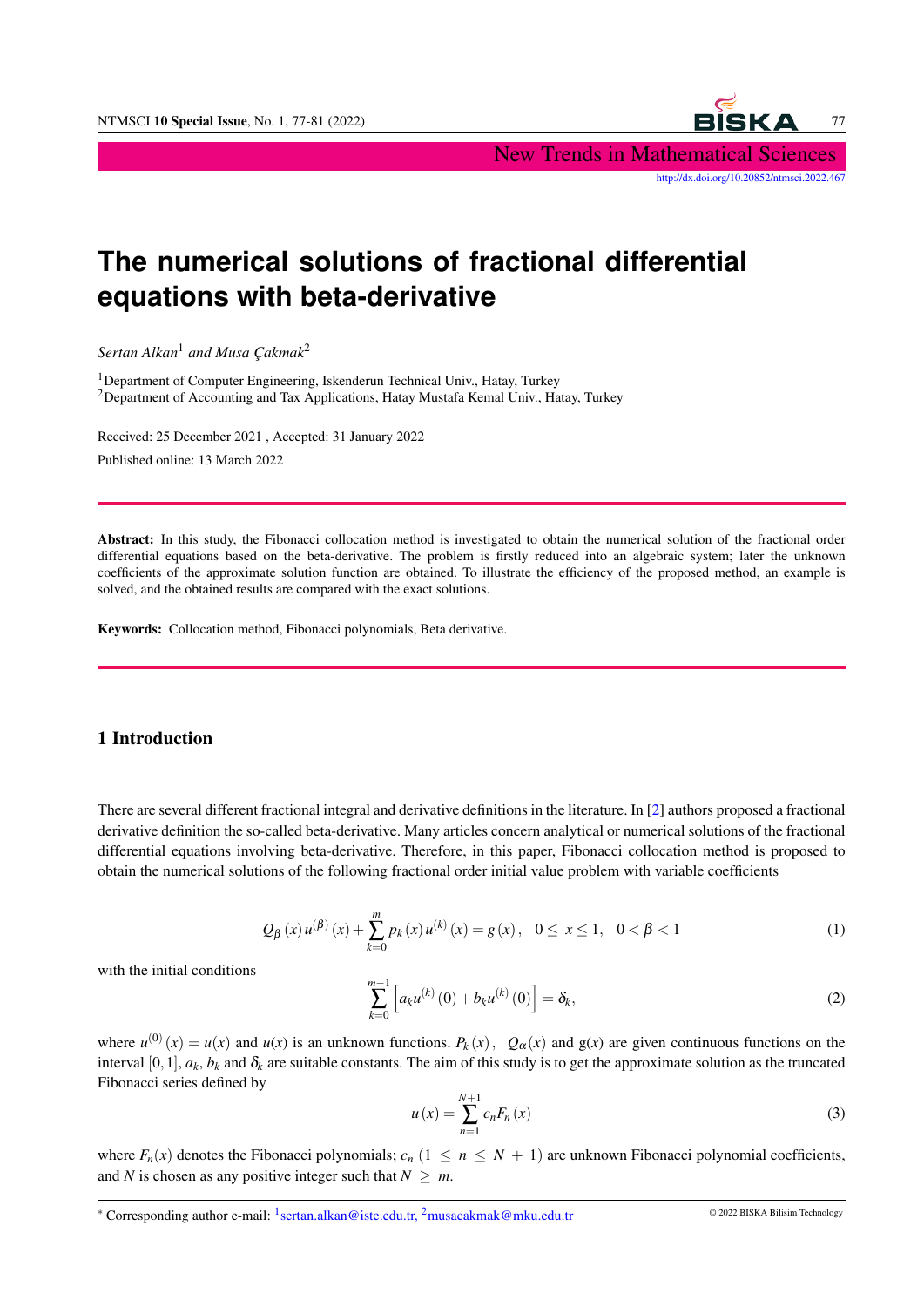## 2 Preliminaries

The recurrence relation of the Fibonacci polynomials is defined by

$$
F_n(x) = xF_{n-1}(x) + F_{n-2}(x)
$$
\n(4)

where  $F_1(x) = 1$ ,  $F_2(x) = x$  and  $n \ge 3$ .

**Definition 1.** Let *f* be a function, such that  $f : [a, \infty) \to \mathbb{R}$ . Then the beta-derivative is defined as

$$
D_{x}^{\beta} (f(x)) = \lim_{\mathbf{E} \to 0} \frac{f\left(x + \mathbf{E}\left(x + \frac{1}{\Gamma(\beta)}\right)^{1-\beta}\right) - f(x)}{\mathbf{E}}
$$

for all  $x \ge a, \beta \in (0, 1]$ . If the above limit exists, then *f* is said to be beta-differentiable.

**Theorem 1.** Assume that  $f : [a, \infty) \to \mathbb{R}$  is a differentiable and also beta-differentiable function. Let *g* be a differentiable function defined in the range of  $f$ ; then the following rule satisfies

$$
D_x^{\beta}\left(\left(g\circ f\right)(x)\right) = \left(x + \frac{1}{\Gamma(\beta)}\right)^{1-\beta} f'(x) g'(f(x)).
$$

#### 3 Fundamental Relations

<span id="page-1-0"></span>We can write Fibonacci polynomials in the matrix form

*F* (*x*) = *T* (*x*)*M* (5) where *F* (*x*) = [*F*<sup>1</sup> (*x*) *F*<sup>2</sup> (*x*)...*FN*+<sup>1</sup> (*x*)], *T* (*x*) = 1 *x x*<sup>2</sup> *x* 3 ....*x N* , *C* = *c*<sup>1</sup> *c*<sup>2</sup> ... *c*(*N*+1) *T* and *M* = . . . . . . . . . . . . . . . . . . . . . . . . . . . . . . . . . 1 0 1 0 1 0 1 0 1 0 ... 0 1 0 2 0 3 0 4 0 5 ... 0 0 1 0 3 0 6 0 10 0 ... 0 0 0 1 0 4 0 10 0 20 ... 0 0 0 0 1 0 5 0 15 0 ... 0 0 0 0 0 1 0 6 0 21 ... 0 0 0 0 0 0 1 0 7 0 ... 0 0 0 0 0 0 0 1 0 8 ... 0 0 0 0 0 0 0 0 1 0 ... 0 0 0 0 0 0 0 0 0 1 ... 

<span id="page-1-1"></span>Then we set the approximate solutions defined by a truncated Fibonacci series [\(3\)](#page-0-0) in the matrix for

$$
u(x) = F(x)C.
$$
 (6)

<span id="page-1-2"></span>By using the relations Eq. $(5)$  and Eq. $(6)$ , the matrix relation is expressed as

<sup>© 2022</sup> BISKA Bilisim Technology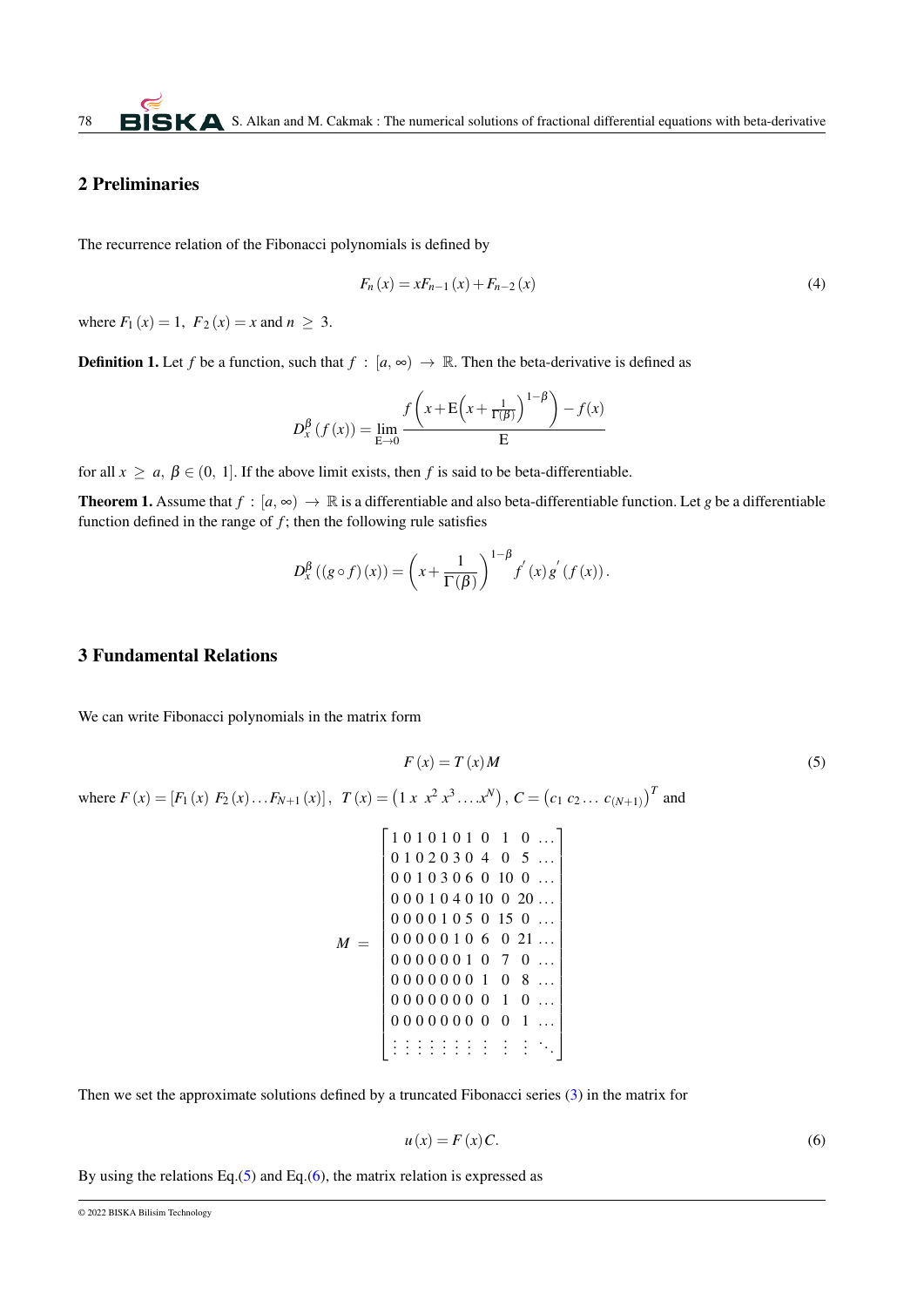$$
u(x) \cong u_N(x) = F(x)C = T(x)MC
$$
  
\n
$$
u'(x) \cong u'_N(x) = T(x)BMC
$$
  
\n
$$
u''(x) \cong u''_N(x) = T(x)B^2MC
$$
  
\n...  
\n
$$
u^{(k)}(x) \cong u_N^{(k)}(x) = T(x)B^kMC
$$
\n(7)

Also, the relations between the matrix  $T(x)$  and its derivatives  $T'(x)$ ,  $T''(x)$ , ...,  $T^{(k)}(x)$  are

$$
T'(x) = T(x)B, T''(x) = T(x)B2
$$
  
\n
$$
T'''(x) = T(x)B3, ..., Tk(x) = T(x)Bk
$$
 (8)

By substituting the Fibonacci collocation points defined by

$$
x_i = \frac{i}{N}, \ i = 0, 1, \dots N
$$
 (9)

<span id="page-2-0"></span>into Eq.[\(7\)](#page-1-2), we have

$$
u^{(k)}(x_i) = T(x_i) B^k MC.
$$
 (10)

and the compact form of the relation [\(10\)](#page-2-0) becomes

$$
U^{(k)} = T B^k M C, \qquad k = 0, 1, 2,
$$
\n(11)

where

$$
U^{(k)} = \begin{bmatrix} u^{(k)}(x_0) \\ u^{(k)}(x_1) \\ \vdots \\ u^{(k)}(x_N) \end{bmatrix},
$$
  
\n
$$
B = \begin{bmatrix} 0 & 1 & 0 & 0 & 0 & \cdots & 0 \\ 0 & 0 & 2 & 0 & 0 & \cdots & 0 \\ 0 & 0 & 0 & 3 & 0 & 0 & \cdots & 0 \\ 0 & 0 & 0 & 0 & 4 & 0 & \cdots & 0 \\ 0 & 0 & 0 & 0 & 5 & \cdots & 0 \\ 0 & 0 & 0 & 0 & 0 & \cdots & 0 \end{bmatrix}, B^{0} = \begin{bmatrix} 1 & 0 & 0 & 0 & 0 & \cdots & 0 \\ 0 & 1 & 0 & 0 & 0 & 0 & \cdots & 0 \\ 0 & 0 & 1 & 0 & 0 & 0 & \cdots & 0 \\ 0 & 0 & 0 & 1 & 0 & \cdots & 0 \\ 0 & 0 & 0 & 0 & 1 & \cdots & 0 \\ \vdots & \vdots & \vdots & \vdots & \ddots & \ddots & \vdots \\ 0 & 0 & 0 & 0 & 0 & 0 & \cdots & 1 \end{bmatrix}
$$
  
\n
$$
T = \begin{bmatrix} T(x_0) \\ T(x_1) \\ \vdots \\ T(x_N) \end{bmatrix} = \begin{bmatrix} 1 & x_0 & \cdots & x_0^N \\ 1 & x_1 & \cdots & x_1^N \\ \vdots & \vdots & \vdots & \ddots & \vdots \\ 1 & x_1 & \cdots & x_N^N \\ 1 & \vdots & \cdots & \cdots & x_N^N \end{bmatrix}.
$$

In addition, we can obtain the matrix forms  $U^{(\beta)}$  which appears in the fractional part of Eq. [\(1\)](#page-0-1), by using Eq.[\(7\)](#page-1-2) as

$$
U^{(\beta)} = R_{\beta} T B M C
$$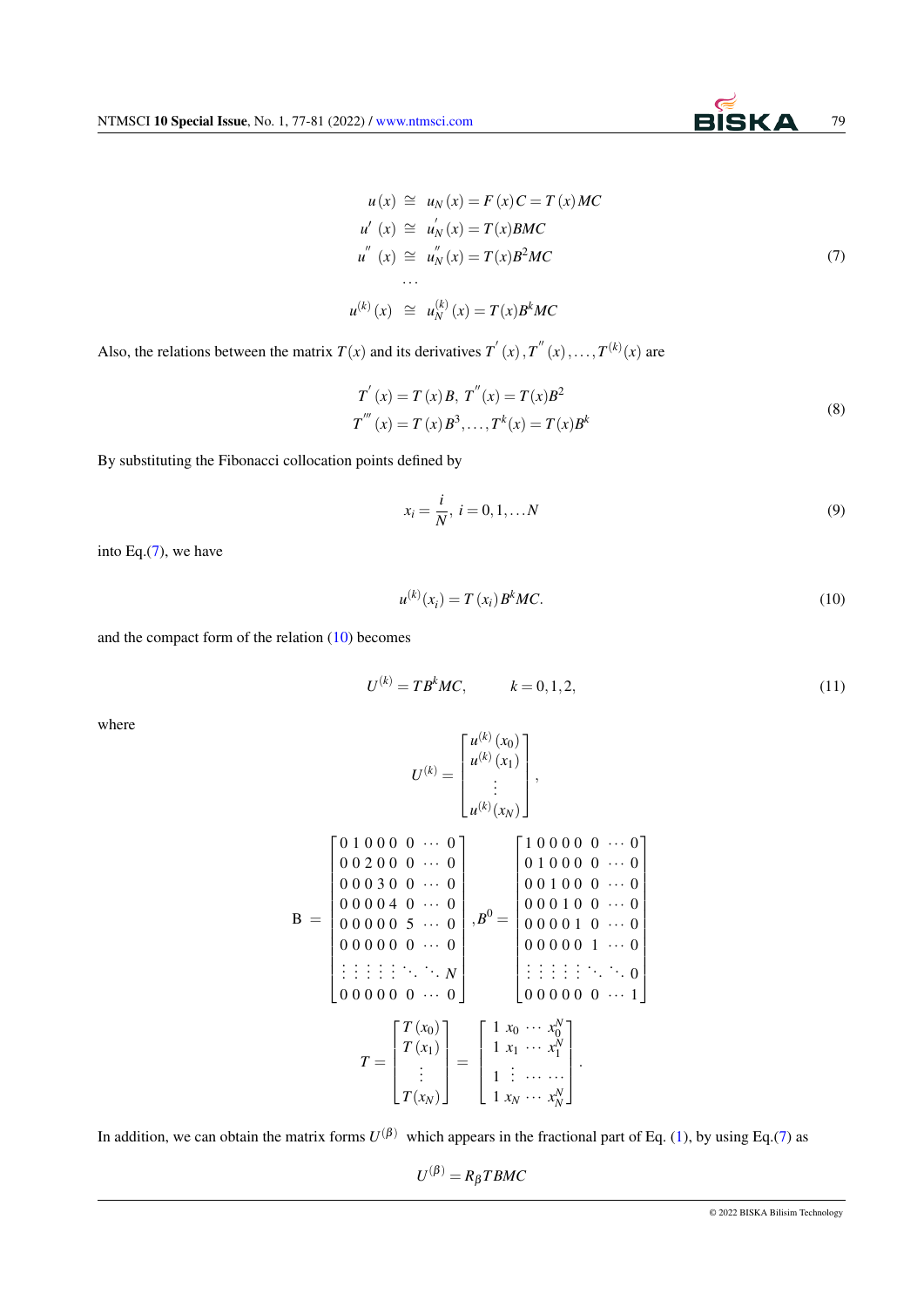| $\mathbf{x}$ | $N=2$                  | $N=5$                  | $N=8$                              |
|--------------|------------------------|------------------------|------------------------------------|
| 0.2          | $1.33067\times10^{-3}$ | $2.26982\times10^{-7}$ | $8.89039\times10^{-11}$            |
| 0.4          | $1.05817\times10^{-2}$ | $4.85018\times10^{-7}$ | $1.83\overline{602\times10^{-10}}$ |
| 0.6          | $3.53575\times10^{-2}$ | $8.12754\times10^{-7}$ | $2.64480\times10^{-10}$            |
| 0.8          | $8.26439\times10^{-2}$ | $8.98300\times10^{-7}$ | $3.02574\times10^{-10}$            |
| 1.0          | $1.58529\times10^{-1}$ | $3.46906\times10^{-5}$ | $1.11643\times10^{-8}$             |

<span id="page-3-0"></span>Table 1: The numerical results of the absolute error function for different values of N

Substituting the collocation points  $(x_i = i/N, i = 0, 1, \ldots, N)$  into Eq. [\(1\)](#page-0-1), gives the equation

$$
Q_{\beta}(x_i)u^{(\beta)}(x_i) + \sum_{k=0}^{m} p_k(x_i)u^{(k)}(x_i) = g(x_i), \qquad 0 < \beta < 1
$$

which can be expressed as

$$
\left\{Q_{\beta}U^{(\beta)} + \sum_{k=0}^{m} P_{k}U^{(k)}\right\}C = G
$$

where

$$
R_{\beta} = diag\left[\left(x_0 + \frac{1}{\Gamma(\beta)}\right)^{1-\beta}, \left(x_1 + \frac{1}{\Gamma(\beta)}\right)^{1-\beta}, \dots, \left(x_N + \frac{1}{\Gamma(\beta)}\right)^{1-\beta}\right].
$$
  
\n
$$
P_k = diag\left[p_k(x_0) \ p_k(x_1) \dots p_k(x_N)\right],
$$
  
\n
$$
Q_{\beta} = diag\left[Q_{\beta}(x_0) \ Q_{\beta}(x_1) \dots Q_{\beta}(x_N)\right]
$$

and

$$
G = [g(x_0) \quad g(x_1) \quad \dots \quad g(x_N)]T.
$$

In this case, the fundamental matrix equation can be obtained as

$$
\left\{Q_{\beta}R_{\beta}TBM+\sum_{k=0}^{m}P_{k}TB_{k}M\right\}C=G.
$$

If the initial conditions applied to the equation, we obtain a linear matrix system. Thus, by solving the linear matrix system, the unknown Fibonacci coefficients are calculated and the Fibonacci polynomial solutions is found.

## 4 Application

In this section, a numerical example is presented to illustrate the efficient of the proposed method. On these problems, the method is tested by using the absolute error function. The obtained numerical results are presented with tables and graphics.

Example 1. Assume that the following differential equation

$$
u''(x) + xu^{(0.5)}(x) + u(x) = x \left(\frac{1}{\Gamma(0.5)} + x\right)^{0.5} \cos(x); \quad u(0) = 0, u'(0) = 1
$$

The exact solution of the equation is given by  $u(x) = \sin(x)$ . Table [1](#page-3-0) presents the numerical results of the absolute error function for different values of *N*. Also, in Figure [1,](#page-4-1) it is presented that the graphics of the approximate and exact solutions for different values of *N*.

<sup>© 2022</sup> BISKA Bilisim Technology